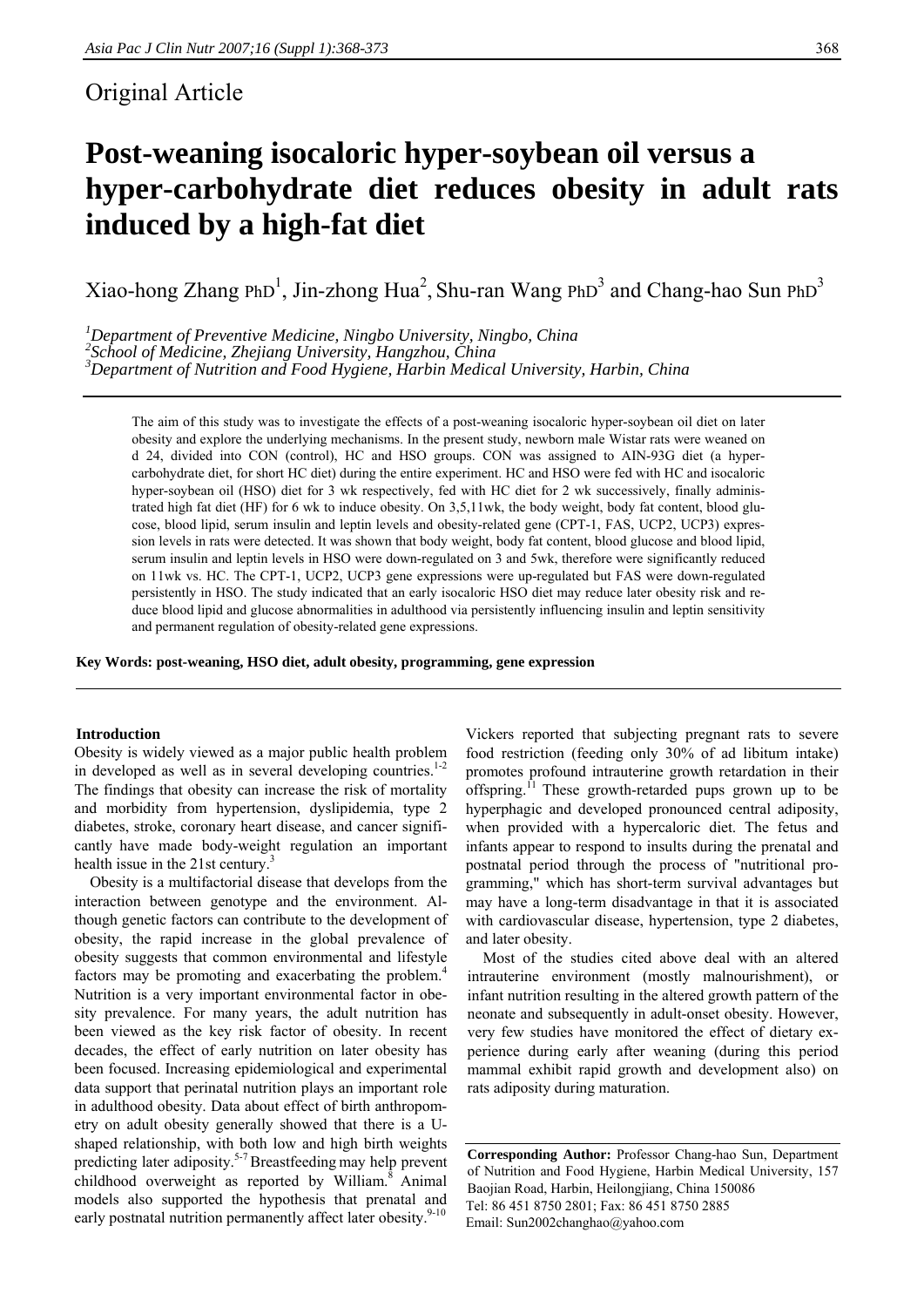| Ingredient                     | HС<br>g/kg                  | HSO<br>g/kg              | ΗF<br>g/kg    |
|--------------------------------|-----------------------------|--------------------------|---------------|
| Casein                         | 200                         | 200                      | 200           |
| Cornstarch                     | 523                         | 395                      | 423           |
| L-cystine                      | 4.6                         | 4.6                      | 4.6           |
| Cellulose                      | 35.0                        | 35.0                     | 35.0          |
| Sucrose                        | 100                         | 100                      | 100           |
| Fat                            | 100<br>(soybea)<br>$n$ oil) | 225<br>(soybean)<br>oil) | 200<br>(lard) |
| Vitamin mix,<br>$AIN-93G$      | 10.0                        | 10.0                     | 10.0          |
| Mineral mix.<br>$AIN-93G$      | 35.0                        | 35.0                     | 35.0          |
| Choline bitartrate             | 2.5                         | 2.5                      | 2.5           |
| Carbohydrate<br>energy $(\% )$ | 60.5                        | 42.9                     | 46.0          |
| Protein energy $(\% )$         | 18.8                        | 16.4                     | 16.9          |
| Fat energy $(\% )$             | 20.7                        | 40.7                     | 37.1          |

# **Table 1.** Diet compositions

Moreover it is more important to get isocaloric different composition diets for human. We hypothesize the early post-weaning is a sensitive period to nutritional programming either. The aim of this study is to investigate whether post-weaning dietary experience including isocaloric hyper-soybean oil and hyper-carbohydrate diet can influence later obesity. The underlying mechanism was explored owing to that the specific mechanisms responsible for nutritional programming remain elusive.

# **Materials and methods**

## *Study design and animal diet*

Timed pregnant Wistar rats (Weitonglihua Experimental Animals Co. Ltd., China) were housed in individual plastic shoebox cages with free access to both food and water, and were maintained at 22°C with a 12-h light and dark cycle. The number of male pups per litter was standardized to seven males within 24 h of birth to minimize variation among litters. Male pups were weaned on d 24 and housed in wire-mesh hanging cages at an ambient

**Table 2.** The primers sequences used in RT-PCR

temperature of 22°C with a 12-h light: dark cycle, have free access to water. These pups were allocated to three groups, CON  $(n=24)$ , HC  $(n=24)$  and HSO  $(n=24)$ . In the present study, AIN-93 growth diet regarded as highcarbohydrate diet, for short HC, since the energy percentage provided by carbohydrate is as high as 60.51%. CON was fed HC in the whole experiment. HC and HSO were fed with HC and HSO for 3 weeks respectively, the latter diet contains soybean oil as high as 22.5g providing 40.68% (kilocalories) per 100g diet. The diet intake was administrated to make all pups get same energy per kilogram body weight during the intervention of the 3 weeks. After 2 weeks of free access to HC diet successively, HC and HSO both were fed with HF (high fat), which is made of lard containing 39% saturated fat, for 6 weeks to induce obesity. Food intake and body weight were determined twice each week. The major difference between HC and HSO diets consists in the soybean oil content (10.0 and 22.5 g respectively) and polyunsaturated fatty acid (n-3 plus n-6) content (6.21 and 13.97 g respectively) per 100 g diet.

# *Blood and tissue specimen collections*

At 3, 5, 11wk, 8 rats selected randomly from each group were fasted overnight and hocused with sodium pentobarbital and sacrificed during 8:00 to 9:00 AM next day. Blood was collected into heparinized vacutainers. Tissues were removed and weighed including the liver, gastrocnemius, perirenal and epididymal fat pads. Liver, gastrocnemius, perirenal adipose tissues slices were frozen in liquid nitrogen and remained at -80°C.

# *FAS, CPT-1, UCP2,UCP3 gene expression*

FAS, CPT-1, UCP2, UCP3 mRNA levels from liver, liver, perirenal adipose tissue, gastrocnemius respectively were determined by a reverse transcription-polymerase chain reaction (RT-PCR) method. Total RNA from 100 mg samples isolated by using TRIzol reagent (Invitrogen Company, USA) according to the manufacturer's protocol. Concentrations of RNA were measured spectrophotometrically at A260. cDNAs were synthesized by RT from total RNA (2μg) using Reverse Transcriptase XL (AMV), RNase inhibitor, and random primer oligo dT (TaKaRa

| Gene             | Sequence                                                                              | Length of<br>Products | Melting<br>temperature | Annealing<br>temperature | Extension<br>temperature |
|------------------|---------------------------------------------------------------------------------------|-----------------------|------------------------|--------------------------|--------------------------|
|                  |                                                                                       | bp                    | $\rm ^{\circ}C$        | $\rm ^{\circ}C$          | $\rm ^{\circ}C$          |
| FAS              | U <sup>†</sup> :5'-TAGTGCGTGGTCGTATTCA-3'<br>D <sup>‡</sup> :5'-TCTTCTGCCAGGGAGTTG-3' | 274                   | 94                     | 60                       | 72                       |
| $CPT-1$          | U:5"-TATGTGAGGATGCTGCTTCC-3"<br>D: 5'-CTCGGAGAGCTAAGCTTGTC-3'                         | 629                   | 94                     | 60                       | 72                       |
| UCP <sub>2</sub> | U:5"-TAAAGCAGTTCTACACCAAGGG-3"<br>D: 5"-CGAAGGCAGAAGTGAAGTGG-3"                       | 360                   | 94                     | 58                       | 72                       |
| UCP3             | U:5"-GGGTGTTGGGAAGATAGAA -3'<br>D: 5-AGAAGGCGGAAGAGCAGA -3"                           | 312                   | 94                     | 60                       | 72                       |
| $\beta$ -actin   | U:5-TCTACAATGAGCTGCGTGTG-3<br>D: 5'-GGTCAGGATCTTCATGAGGT-3'                           | 314                   | 94                     | 50                       | 72                       |

<sup>†</sup> U, upstream;  $\frac{1}{x}$  D, downstream.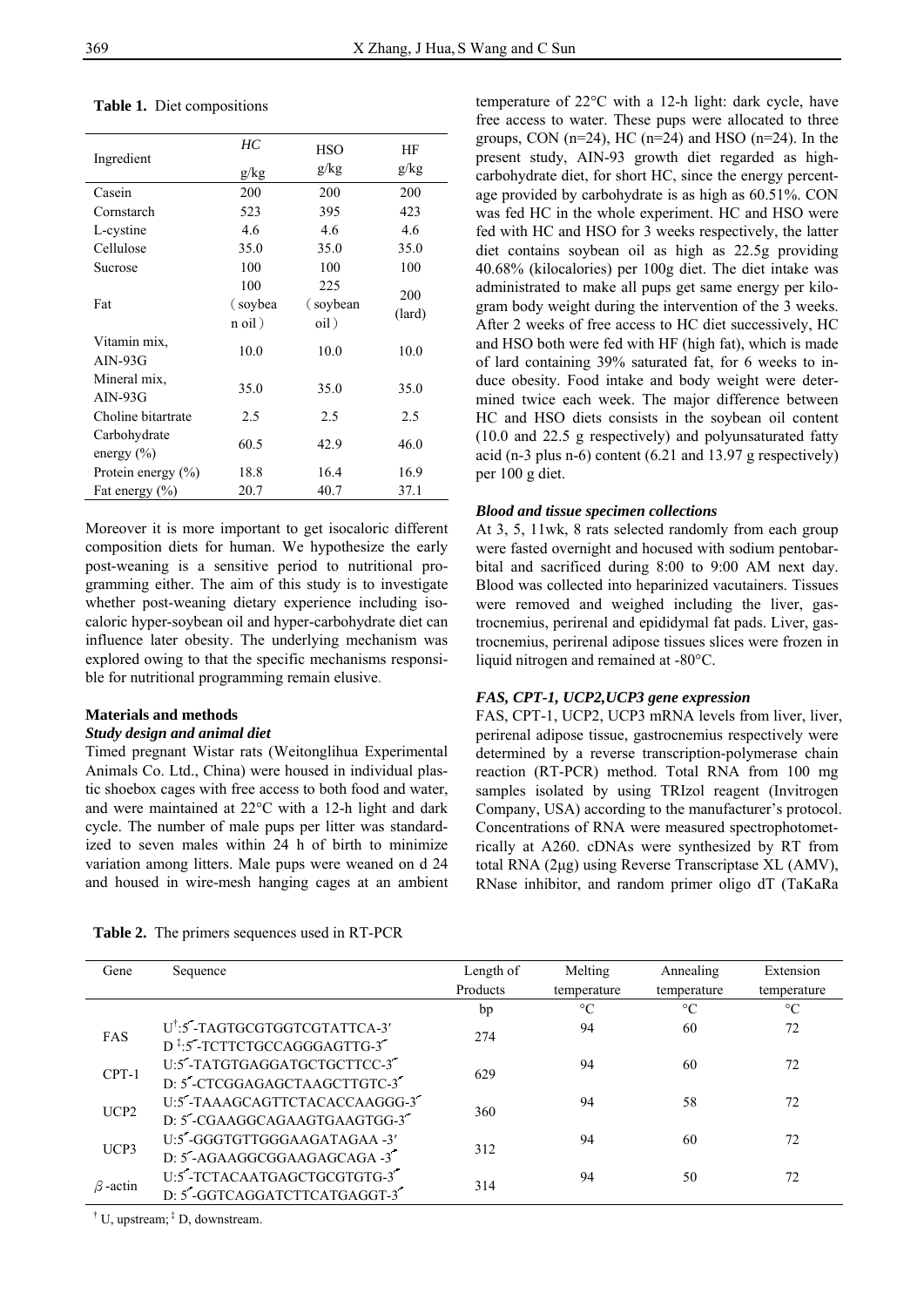Biotech Company, Dalian, China), and incubated for 10 minutes at 37°C, 1 hour at 42°C then 2 minutes at ice in 20 μL reaction medium made up of  $5 \times$ Buffer 4.0μl, 10 mM dNTP 2.0 μL, 50 pmol oligo dT, and 10 U AMV RTase (Promega Biotech Company, USA). The PCR amplifications were performed in 25 μL medium containing  $10 \times \text{ExTag Buffer}$  (Mg2+) 2.5μL, 2.5 mM dNTP 2.0 μL, 20 pmol sense and antisense primers, and 1.75 U Taq DNA polymerase (Promega Biotech Company, USA). PCR amplification was carried out after RT reactions, using selective oligonucleotide primers listed in table 2.

 PCR reactions were performed using 1μg of RT product according to the reaction condition listed in Table 2 in the PTC-100PCRTM PCR equipment (MJ Research Inc, USA). The RT-PCR products were analyzed by 1.2% agarose gel electrophoresis, and intensity of bands was compared with imaging of ethidium bromide staining and analyzed by Chemi ImagerTM 4000 (Alpha Innotech Corp, USA).

# *Blood and serum assays*

Blood glucose is measured with blood glucose meter (Johnson & Johnson Company, USA), at the same time, blood was collected and centrifuged at 3000rpm 15min to obtain serum, which was frozen at -80°C to measure insulin and leptin (Linco Company, USA) with radioimmunoassay (RIA). The leptin and insulin RIA kits, containing precoated tubes, are used (DL Company, USA). On the other hand, pups' serum was assayed colorimetrically for total cholesterol (TC) and high-density lipoprotein cholesterol (HDL), triglycerides (TG) (Zhongsheng Biotech Company, China).

#### *Statistical analysis*

Data were analyzed using the procedure of SPSS version 11.0. Results are given as means  $\pm$  SD. Data from pups were analyzed based on post-weaning diet. Group differences were considered as statistically significant at *p*< 0.05.

| <b>Table 3.</b> Summary of body composition and metabolic parameters from experiment rats |  |  |
|-------------------------------------------------------------------------------------------|--|--|
|                                                                                           |  |  |

| Parameter                             | CON                           | HC               | <b>HSO</b>                    |
|---------------------------------------|-------------------------------|------------------|-------------------------------|
| BW (g)                                |                               |                  |                               |
| 0wk                                   | $56.9 \pm 11.1$               | $56.8 \pm 11.0$  | $57.2 \pm 8.30$               |
| 3wk                                   | $109 \pm 19.1$                | $108 \pm 19.1$   | $107 \pm 19.2$                |
| 5wk                                   | $145 \pm 11.6$                | $144 \pm 11.6$   | $151 \pm 17.7$                |
| $11$ wk                               | $307 \pm 17.9$ *              | $373 \pm 14.1$   | $316 \pm 18.9$ <sup>*</sup>   |
| Body fat content (g/100g body weight) |                               |                  |                               |
| 3wk                                   | $0.96 \pm 0.22$               | $0.97 \pm 0.21$  | $0.92 \pm 0.24$               |
| 5wk                                   | $1.93 \pm 0.53$               | $1.92 \pm 0.54$  | $1.67 \pm 0.40$               |
| $11$ wk                               | $2.59 \pm 0.13$ <sup>*</sup>  | $5.69 \pm 0.17$  | $4.24 \pm 0.24$ <sup>*</sup>  |
| Fasting blood glucose (mmol/L)        |                               |                  |                               |
| 3wk                                   | $3.80 \pm 0.43$               | $3.70 \pm 0.33$  | $3.50 \pm 0.51$               |
| 5wk                                   | $5.61 \pm 0.71$               | $5.59 \pm 0.61$  | $4.91 \pm 0.92$               |
| $11$ wk                               | $5.76 \pm 0.11$ <sup>*</sup>  | $6.38 \pm 0.45$  | $5.78 \pm 0.30^*$             |
| Serum TG (mmol/L)                     |                               |                  |                               |
| 3wk                                   | $1.43 \pm 0.39$               | $1.44 \pm 0.29$  | $0.78 \pm 0.31$               |
| 5wk                                   | $0.52 \pm 0.06$               | $0.53 \pm 0.07$  | $0.47 \pm 0.14$               |
| $11$ wk                               | $0.77 \pm 0.04$ <sup>*</sup>  | $1.25 \pm 0.04$  | $0.81 \pm 0.03$ <sup>*</sup>  |
| Serum TC (mmol/L)                     |                               |                  |                               |
| 3wk                                   | $4.12 \pm 0.97$               | $4.13 \pm 0.96$  | $3.41 \pm 0.91$               |
| 5wk                                   | $2.53 \pm 0.13$               | $2.54 \pm 0.12$  | $2.66 \pm 0.13$               |
| $11$ wk                               | $1.22 \pm 0.19$               | $1.86 \pm 0.15$  | $1.50 \pm 0.14$ <sup>*</sup>  |
| Serum HDL (mmol/L)                    |                               |                  |                               |
| 3wk                                   | $0.70 \pm 0.27$               | $0.69 \pm 0.24$  | $0.80 \pm 0.22$               |
| 5wk                                   | $0.41 \pm 0.05$               | $0.40 \pm 0.09$  | $0.51 \pm 0.14$               |
| $11$ wk                               | $0.79 \pm 0.14$ <sup>*</sup>  | $0.66 \pm 0.07$  | $0.72 \pm 0.06$               |
| Fasting serum Insulin (µIU/mL)        |                               |                  |                               |
| 3wk                                   | $2.27 \pm 0.78$               | $2.28 \pm 0.77$  | $2.01 \pm 0.47$               |
| 5wk                                   | $3.86 \pm 0.77$               | $3.87 \pm 0.75$  | $3.43 \pm 0.83$               |
| 11wk                                  | $6.67 \pm 0.66$ <sup>*</sup>  | $11.6 \pm 0.53$  | $7.10\pm0.43$ <sup>*</sup>    |
| ISI                                   |                               |                  |                               |
| 3wk                                   | $-0.91 \pm 0.18$              | $-0.93 \pm 0.15$ | $-0.82 \pm 0.14$              |
| 5wk                                   | $-1.32 \pm 0.11$              | $-1.33 \pm 0.14$ | $-1.21 \pm 0.13$              |
| $11$ wk                               | $-1.58 \pm 0.04$ <sup>*</sup> | $-1.87 \pm 0.03$ | $-1.61 \pm 0.05$ <sup>*</sup> |
| Fasting serum leptin (ng/mL)          |                               |                  |                               |
| 3wk                                   | $0.21 \pm 0.06$               | $0.22 \pm 0.05$  | $0.24 \pm 0.03$               |
| 5wk                                   | $0.39 \pm 0.08$               | $0.40 \pm 0.07$  | $0.35 \pm 0.06$               |
| 11wk                                  | $3.77 \pm 0.37$ *             | $8.70 \pm 0.34$  | $6.09 \pm 0.10^*$             |

<sup>†</sup>n= 8 per group. <sup>‡</sup>Data are ± SD.<sup>§</sup> ISI= -Log (Fasting Serum Insulin× Fasting Blood Glucose) \*, *p*<0.05 vs. HC.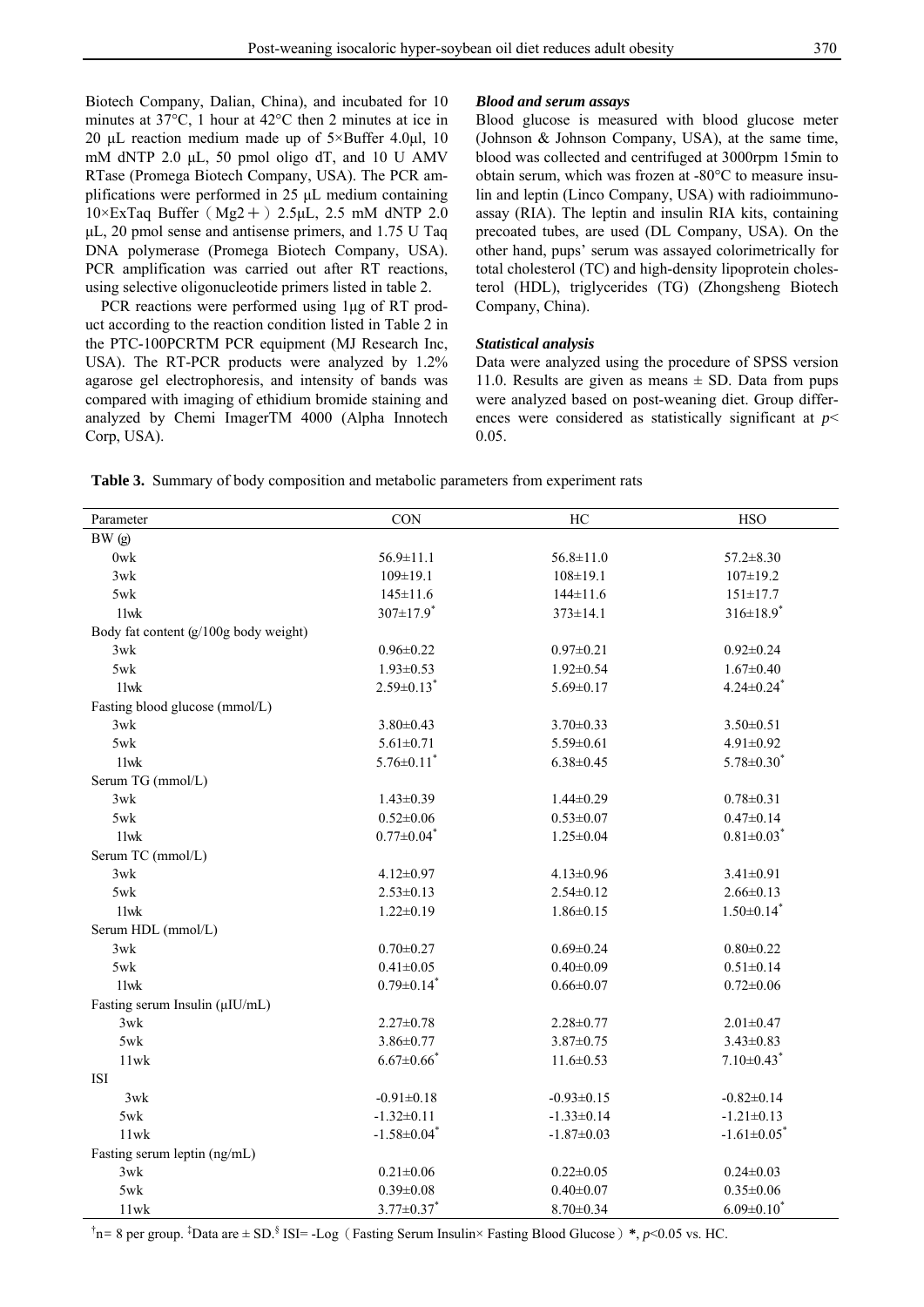

Figure 1. Effect of post-weaning nutrition on the hepatic FAS gene expression. The columns represent normalized FAS mRNA levels by β-actin. CON: group fed on HC diet in the whole experiment; HC: group fed with HC diet after weaning for 3wk,then administrated high-fat diet in adult life; HSO: group were fed on isocaloric HSO diet for 3wk after weaning, then fed on high-fat diet in later life. FAS: fatty acid synthase. 3wk: FAS mRNA at 3 weeks of early diet intervention; 11wk: FAS mRNA at 6 weeks of high-fat diet.



**Figure 2.** Effect of post-weaning nutrition on the hepatic CPT-1 gene expression. The columns represent normalized CPT-1 mRNA levels by β-actin. CON: group fed on HC diet in the whole experiment; HC: group fed with HC diet after weaning for 3wk, then administrated high-fat diet in adult life; HSO: group were fed on isocaloric HSO diet for 3wk after weaning, then fed on high-fat diet in later life. CPT-1: carnitine palmitoyl transferase-1. 3wk: CPT-1 mRNA at 3 weeks of early diet intervention; 11wk: CPT-1 mRNA at 6 weeks of high-fat feeding.

#### *Ethics*

The experiment is approved by Harbin Medical University Animal Ethics Committee and carried out under the supervision of the committee.

#### **Results and discussion**

The study firstly investigated the effect of an isocaloric hyper-soybean oil diet rich in polyunsaturated fatty acid after weaning on later obesity, and explored the underlying mechanisms via dynamically detecting the expression of key genes related to obesity. Table 3 showed that, compared with HC, the levels of body weight, body fat content, blood glucose, serum triglyceride and total cholesterol in HSO were down-regulated at 3wk and significantly reduced at 11wk when feeding on high-fat diet. It is found that the serum HDL level in HSO is higher than HC. It is indicated that post-weaning isocaloric HSO diet intake can protect rats from adiposity in adulthood,



**Figure 3.** Effect of post-weaning nutrition on the adipose UCP2 gene expression. The columns represent normalized UCP2 mRNA levels by β-actin. CON: group fed on HC diet in the whole experiment; HC: group fed with HC diet after weaning for 3wk,then administrated high-fat diet in adult life; HSO: group were fed on isocaloric HSO diet for 3wk after weaning, then fed on high-fat diet in later life. UCP2: uncoupling protein 2. 3wk: UCP2 mRNA at 3 weeks of early diet intervention; 11wk: UCP2 mRNA at 6 weeks of high-fat diet.



**Figure 4.** Effect of post-weaning nutrition on the muscular UCP3 gene expression. The columns represent normalized UCP3 mRNA levels by β-actin. CON: group fed on HC diet in the experiment; HC: group fed with HC diet after weaning for 3wk,then administrated high-fat diet in adult life; HSO: group fed on isocaloric HSO diet for 3wk after weaning, then fed on high-fat diet in later life. UCP3: uncoupling protein 3. 3wk: UCP3 mRNA at 3 weeks of early diet intervention; 11wk: UCP3 mRNA at 6 weeks of high-fat diet.

improve blood lipid and glucose metabolic abnormalities and that early post-weaning may be the sensitive period of metabolic programming.

 It is well known that obesity is associated with insulin and leptin resistance. Leptin, which is primarily expressed by adipose tissue, as an anti-obesity hormone, can promote energy expenditure and inhibit fat accumulation. Obesity in humans and rodents is almost always associated with a resistance to, rather than a deficiency of, leptin.12 Hyperinsulinaemia, a marker of lower insulin sensitivity, is one of the earliest metabolic indicators of obesity, closely correlated to abnormal blood glucose.<sup>13</sup> From table 3, it is demonstrated that the fasting serum leptin level was reduced at 3wk, 5wk and significantly reduced at 11wk in HSO vs. HC. Table 3 also showed that insulin sensitivity index level was increased at 3wk, 5wk and significantly increased at 11wk in HSO vs. HC. From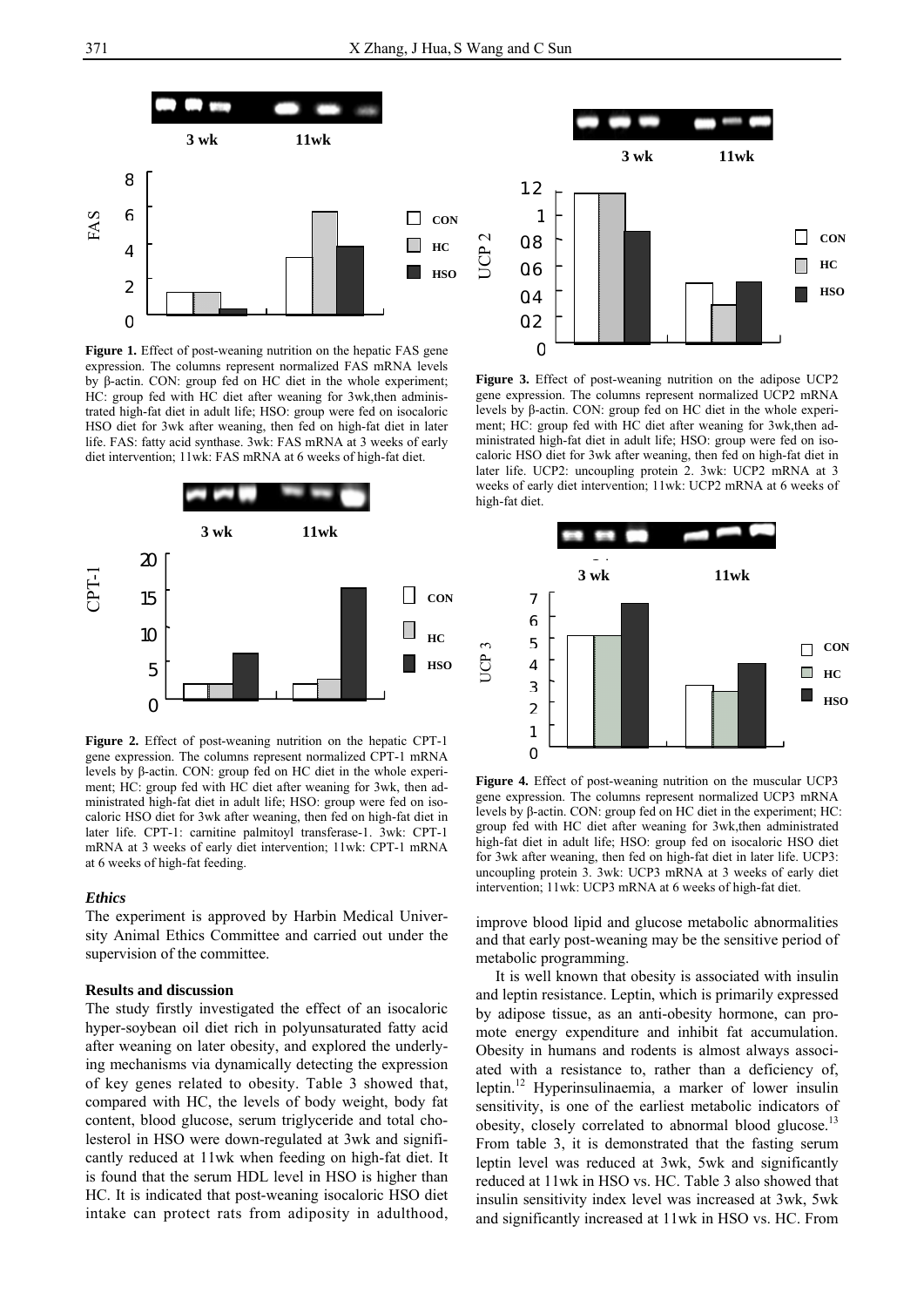above results, it can be concluded that the leptin and insulin sensitivity was increased after early HSO intervention, this action was further amplified by feeding HF diet in later life, therefore glucose and lipid metabolism abnormalities are inhibited significantly.

 Fig 1 showed that the FAS (fatty acid synthase) mRNA level in HSO was lower than HC both at 3wk of HSO diet intervention and 11wk when were fed with HF diet. It is well known that FAS is a key lipogenic enzyme that catalyzes all of the reactions involved in the synthesis of longchain saturated fatty acid, palmitate, from acetyl CoA, malonyl CoA, and NADPH by the action of its seven active sites. FAS content in tissue influences fat store of body. FAS concentration in lipogenic tissues such as liver and adipose tissue, being dramatically induced upon refeeding a high carbohydrate, fat-free diet after fasting.<sup>14</sup> However, PUFA (polyunsaturated fatty acid) administration to cultured rat hepatocytes rapidly inhibits the transcription of genes encoding  $FAS$ <sup>15</sup>. The results from this experiment suggest that the protective role of after weaning HSO diet may be linked with its higher PUFA level which reduced the FAS expression and inhibited lipogenesis permanently.

 In the experiment, the CPT-1 (carnitine palmitoyl transferase-1) mRNA level was induced by isocaloric hyper-soybean oil diet and persisted to 11wk when being administrated HF diet (Fig 2). CPT-1 is a pace-setting enzyme for fatty acid oxidation, its content reflects the lipolysis level in mammal.<sup>16</sup> It was reported that the CPT-1 activity was reduced in obese human skeletal muscle.<sup>17</sup> C75**,** a CPT-1 agonist, treatment made diet-induced obese rats loss a 50% greater weight via increasing adipocytes and hepatocytes fatty acid oxidation, thereby Thupari concluded that CPT-1 can be regarded as a therapeutic target for obesity. $18$  In addition, in primary hepatocytes from fetal rats CPT-1 mRNA is induced by PUFA, whether saturated or not.<sup>19</sup> Therefore, it might be postulated the PUFA increasing CPT-1 mRNA and lipolysis level may play an important role in post-weaning HSO prevention later adiposity.

 Fig 3 and 4 showed that the adipose UCP2 and muscular UCP3 expressions permanently increased in the HSO group vs. HC. UCPs (uncoupling proteins) are mitochondrial proton transporters that uncouple oxidative phosphorylation by dissipating the proton gradient across the membrane, and convert the stored energy to heat and increase thermogenesis and reduce the development of obesity. UCP2 and UCP3 are two proteins, which were found to play important role in animal and human obesity in UCP family. Obesity-prone strain of mice, C57Bl/6J, fails to show an increase in UCP2 expression in response to a high-fat diet, whereas an obesity-resistant strain increases expression twofold.20-21 UCP3 is expressed predominantly in skeletal muscle and has been associated with wholebody energy metabolism. It is demonstrated that obesity resistant animals may initially resist weight gain when placed on a high energy diet through a greater induction of muscle UCP3, but obesity-prone animals show no this action.22 These findings viewed UCP2 and 3 as important potential candidates in the regulation of mammalian energy stores. It is shown that no response of UCP2 expression to treatment with a saturated fatty acid, whereas the

polyunsaturated fatty acids (PUFA) significantly upregulated UCP2 expression.<sup>23</sup> It is suggested that HSO diet may prevent later obesity via persistently through inducing the adipose UCP2 and muscular UCP3 gene expression to increase energy expenditure. The action may be related to higher PUFA level in HSO.

 In summary, it is demonstrated that feeding on isocaloric HSO diet rich of PUFA after weaning contributed to prevent later adiposity, and this action may be correlated with permanently altering the lipid and energy metabolism key enzymes gene expressions, increasing leptin and insulin sensitivity, that may be the potential mechanism underlying for nutritional programming. It is of paramount interest to further distinguish the effects of PUFA such as n-3 and n-6 PUFA and to search for an optimal post-weaning diet model to prevent later obesity.

#### **Acknowledgments**

Supported by Grant-in-Aid (No: 30471445) from the Nature Science Foundation of China. We thank professor Duo Li, Department of Food Science and Nutrition, College of Biosystem Engineering and Food Science, Zhejiang University, for help in preparation of the manuscript.

## **Abbreviations**

HC diet, hyper-carbohydrate diet; HSO diet, hyper-soybean oil diet; RIA, radioimmunoassay; TC, total cholesterol; HDL, highdensity lipoprotein cholesterol; TG, triglycerides; FAS, fatty acid synthase; CPT-1, carnitine palmitoyl transferase-1; UCP, uncoupling protein; PUFA, polyunsaturated fatty acid.

#### **References**

- 1. Flegal KM, Carroll MD, Ogden CL, Johnson CL. Prevalence and trends in obesity among US adults, 1999-2000. JAMA 2002;288:1723-1727.
- 2. Martorell R, Kettel Khan I, Hughes ML, Grummer-Strawn LM. Overweight and obesity in preschool children from developing countries. Int J Obes Relat Metab Disord 2000;24:959-967.
- 3. Fagot-Campagna A. Emergence of type 2 diabetes mellitus in children: epidemiological evidence. J Pediatr Endocrinol Metab 2000;13:1395-1402.
- Bray GA, Ryan DH. Clinical evaluation of the overweight patient. Endocrine 2000;13:167-186.
- Parsons TJ, Power C, Manor O. Fetal and early life growth and body mass index from birth to early adulthood in 1958 British cohort: longitudinal study. BMJ 2001;323:133-1335.
- 6. Gale CR, Martyn CN, Kellingray S, Eastell R, Cooper C. Intrauterine programming of adult body composition. JCE&M 2001;86:267-272.
- 7. Martorell R, Stein AD, Schroeder DG. Early nutrition and later adiposity. J Nutr 2001;131:874S-880S.
- 8. Dietz WH. Breastfeeding may help prevent childhood overweight. JAMA 2001;285:2506-2507.
- 9. Symonds ME, Gardner DS. Experimental evidence for early nutritional programming of later health in animals. Curr Opin Clin Nutr Metab Care 2006;9:278-283.
- 10. Gorski JN, Dunn-Meynell AA, Hartman TG, Levin BE. Postnatal environment overrides genetic and prenatal factors influencing offspring obesity and insulin resistance. Am J Physiol Regul Integr Comp Physiol 2006;291:R768- R778.